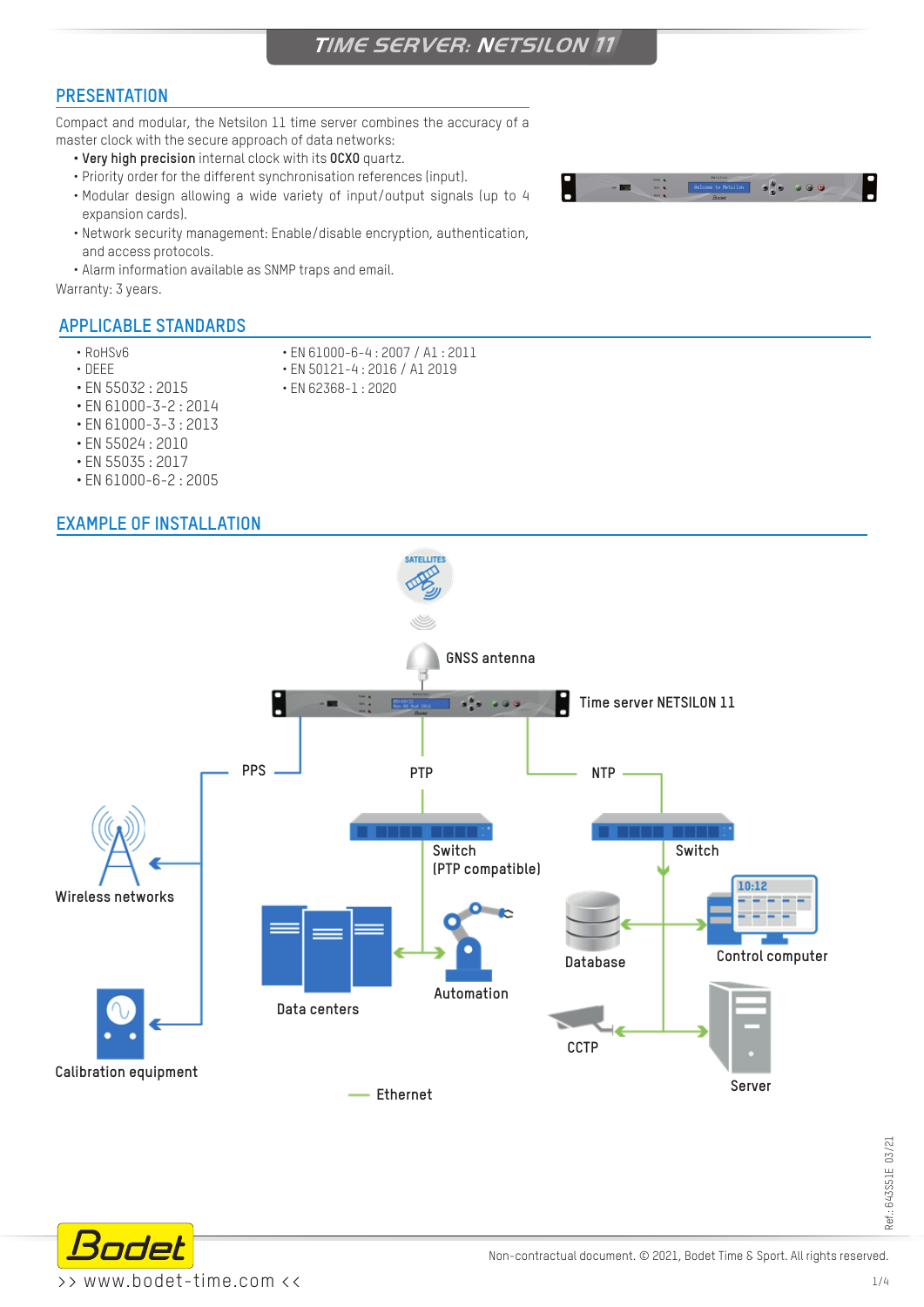# **TIME SERVER: NETSILON 11**

# **REFERENCE SIGNALS**

|          | <b>STANDARD</b>                                | <b>OPTION</b>      |
|----------|------------------------------------------------|--------------------|
| Inputs.  | - GNSS (GPS-GLONASS-GALILEO-BeiDou)<br>$-$ NTP | $-$ NTP<br>$-$ PTP |
| Outputs. | - NTP<br>$-10$ MHz<br>$-$ PPS                  | - NTP<br>$-$ PTP   |

# **SPECIFICATIONS**

|                                                         | <b>TYPICAL VALUES OF THE OCXO QUARTZ</b> |  |  |
|---------------------------------------------------------|------------------------------------------|--|--|
| <b>10 MHZ FREQUENCY OUTPUT</b>                          |                                          |  |  |
|                                                         | $1x10^{-11}$                             |  |  |
| Medium Term Stability (without GPS after 2 weeks of GPS | $lx10^{-9}/day$                          |  |  |
| Short Term Stability (Allan Deviation)                  |                                          |  |  |
|                                                         | $1x10^{-11}$                             |  |  |
|                                                         | $1x10^{-9}$                              |  |  |
| Phase noise (dBc/Hz) - typical                          |                                          |  |  |
|                                                         | $-125$                                   |  |  |
|                                                         | $-145$                                   |  |  |
|                                                         | $-155$                                   |  |  |
|                                                         | Sine wave, $+13$ dBm/50 ohm, BNC         |  |  |

| <b>1PPS OUTPUT</b>                                                   |              |
|----------------------------------------------------------------------|--------------|
|                                                                      |              |
| Holdover after 24h (after 2 weeks of GPS synchronisation at constant | $\pm 2.5$ us |
|                                                                      |              |

### **MECHANICAL CHARACTERISTICS**

| Metal case $-1$ U rack $-19''$ |
|--------------------------------|
|                                |
|                                |
|                                |
| 2.5 kg                         |
| See illustration below         |





Ref.: 643S51E 03/21

Ref.: 643S51E 03/21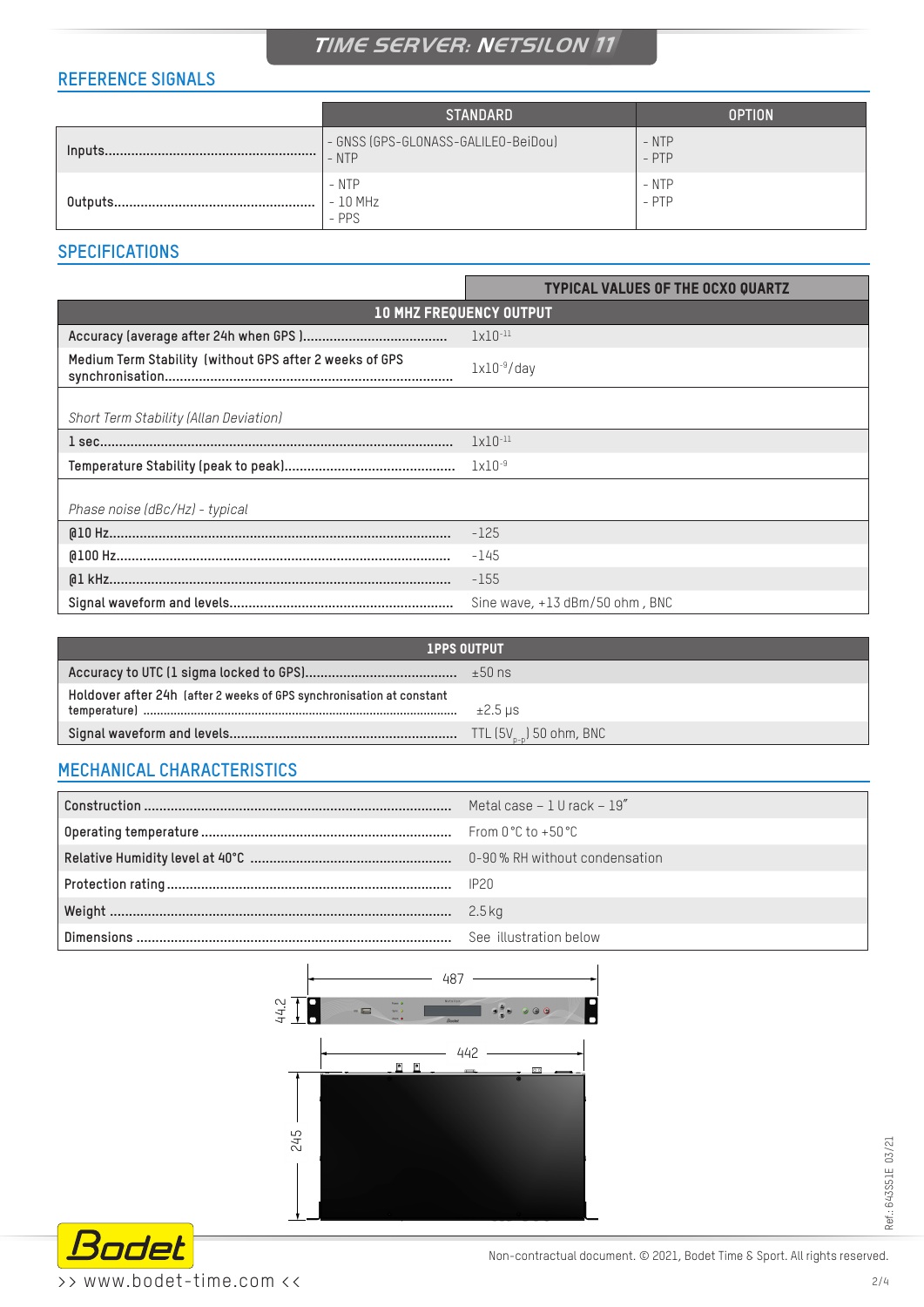# **TIME SERVER: NETSILON 11**

# **ELECTRICAL CHARACTERISTICS**

|                       | AC only: $100-240V \sim$ / 50-60Hz / 1.9-0.8 A<br>or DC only: 22-30V <del>---</del> / 3.2-1.9A<br>or AC+DC   Redundant power supplies,<br>or AC+AC characteristics, above. | <b>FANLESS</b> |
|-----------------------|----------------------------------------------------------------------------------------------------------------------------------------------------------------------------|----------------|
|                       | Alarm IN<br>Dry contact Input, potential-free contact<br>$\ln 4 10 \text{ mA}$                                                                                             |                |
|                       | Alarm OUT<br>Relay NC-NO-C.<br>Maximum current : $1A/50V$ —, $1A/30V$                                                                                                      |                |
|                       | 100,000 hours                                                                                                                                                              |                |
| <b>COMMUNICATIONS</b> |                                                                                                                                                                            |                |
|                       | RJ45, 10/100/1000 BASE-T                                                                                                                                                   |                |

| - RJ45, IU/IUU/IUUU BASE-T                                                                                                   |
|------------------------------------------------------------------------------------------------------------------------------|
| RS232, DB9 connector                                                                                                         |
| USB socket (Enable/Disable) for saving and updating software<br>Keyboard (lockable) and LCD screen for network configuration |

# **NETWORK CHARACTERISTICS**

#### **PROTOCOLS**

|                                           | Conforms with RFC 1305 and 5905. Supports Unicast, Broadcast,<br>Multicast, Anycast, MD5 authentication + integrity, peering and<br>Autokey. |
|-------------------------------------------|----------------------------------------------------------------------------------------------------------------------------------------------|
| Number maximum of NTP requests per second | 7000                                                                                                                                         |
|                                           | 32 000                                                                                                                                       |
|                                           | Conforms with RFC 1769, 2030, 4330 and 5905.                                                                                                 |
|                                           | Conforms with RFC 868.                                                                                                                       |
|                                           | Conforms with RFC 867.                                                                                                                       |
| <b>COMMUNICATION</b>                      |                                                                                                                                              |
|                                           | Conforms with RFC 2616.                                                                                                                      |
|                                           | SSH v1.3, SSH v1.5, SSH v2 (openSSH).                                                                                                        |
| <b>MANAGEMENT</b>                         |                                                                                                                                              |
|                                           | IPv4, IPv6 : Dual stack                                                                                                                      |
| <b>SERVICES</b>                           |                                                                                                                                              |
|                                           | DHCPv4, DHCPv6, Autoconf & Slaac                                                                                                             |
|                                           | Mail forwarding                                                                                                                              |
| <b>SUPERVISION</b>                        |                                                                                                                                              |
|                                           | SNMP traps, email and relay contact                                                                                                          |
|                                           | v1 (RFC 1157), v2c (RFC 1901-1908) and v3 (RFC 3411-3418)                                                                                    |
|                                           | Event log service                                                                                                                            |
|                                           | Sending and receiving of alarms                                                                                                              |

# **SECURITY FEATURES**

- Enable/disable protocols,
- Protection by single authentication (login + password) or authentication via LDAP / Radius,
- DES and AES encryption,
- SHA-1, MD5 authentication,
- SSL/TLS: securing exchanges via computer network,
- SCP: secured copy of Netsilon files in SSH session,
- SFTP: secured transfer of Netsilon files in SSH session.



>> www.bodet-time.com <<

Ref.: 643S51E 03/21

Ref.: 643S51E 03/21